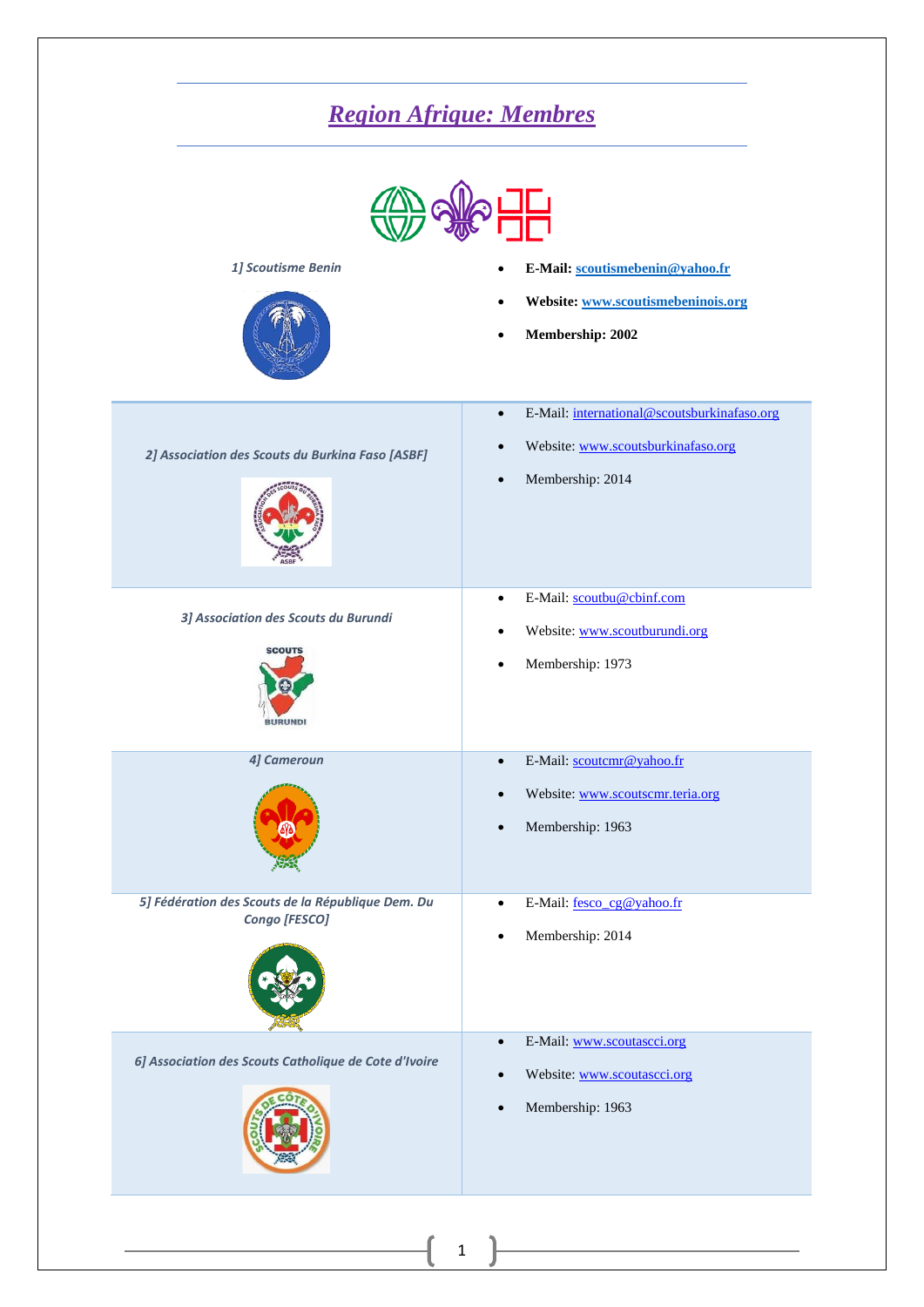## *Region Afrique: Membres*



| 7] Scouts et Guides Catholiques du Gabon                      | E-Mail: scoutgabon@yahoo.fr<br>Membership: 1963                                                                   |
|---------------------------------------------------------------|-------------------------------------------------------------------------------------------------------------------|
| 8] Association Nationale des Scouts de Guinée [ANSG]          | E-Mail: scout_guinee@yahoo.fr<br>$\bullet$<br>Website: www.scoutsdeguinee.org<br>Membership: 2017                 |
| 9] Antilin'i Madagasikara                                     | E-Mail: foibe@antily.org<br>٠<br>Membership: 1963                                                                 |
| <b>10] Mauritius Scout Association</b>                        | E-Mail: alain.romaine@gmail.com<br>$\bullet$<br>Website: www.scoutsmauritius.org<br>Membership: 2017<br>$\bullet$ |
| 11] Assication des Scouts du Rwanda<br><b>RWAND2</b><br>SCOUT | E-Mail: rwandascoutassociation@yahoo.fr<br>$\bullet$<br>Website: www.rwandascout.org<br>Membership: 1976          |
| 12] Scouts du Senegal                                         | E-Mail: scoutsdusenegal@yahoo.fr<br>Website: www.scoutsdusenegal.org<br>$\bullet$<br>Membership: 2008             |